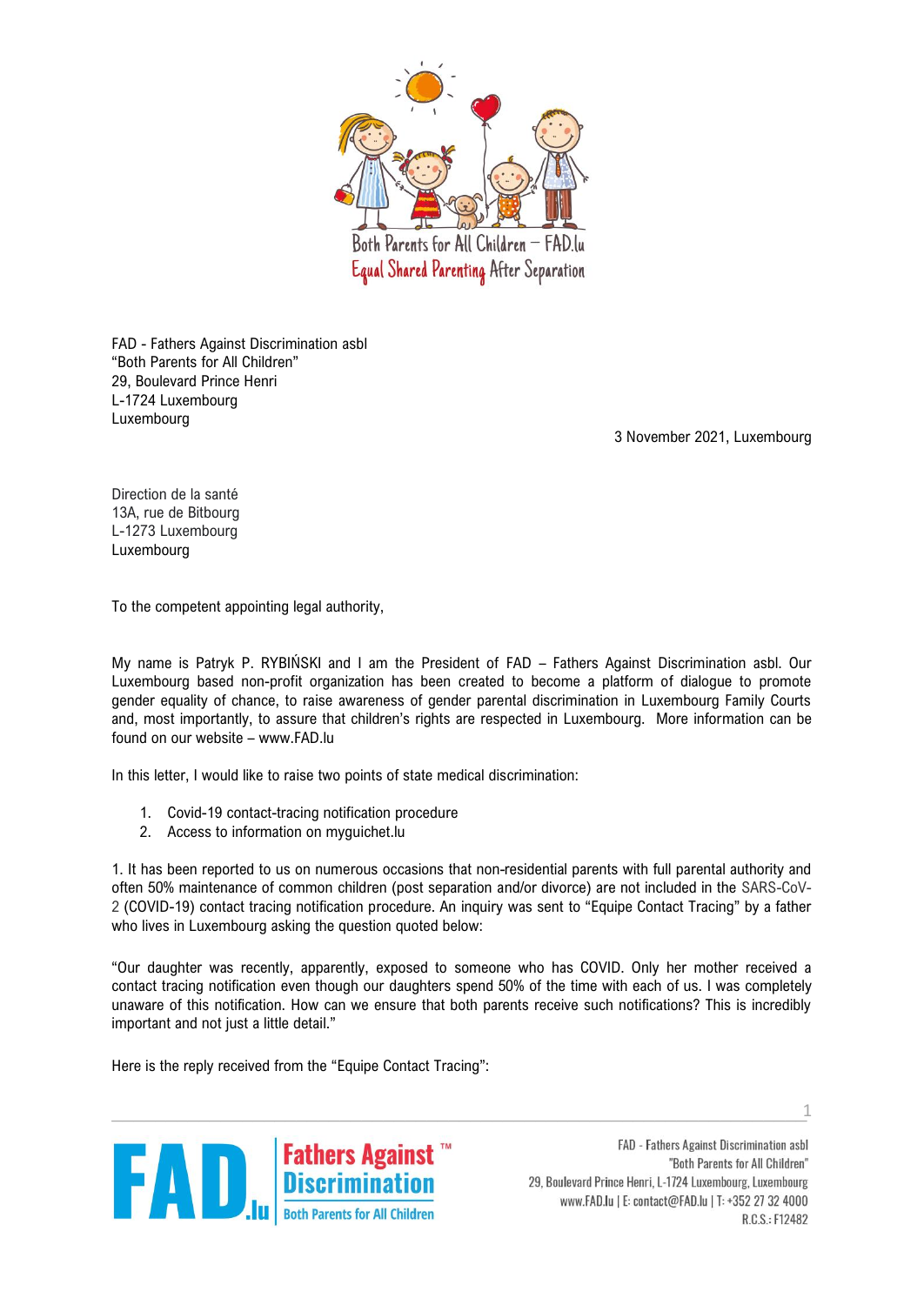

From: MS CONTACT COVI[D Contact-covid@ms.etat.lu](mailto:Contact-covid@ms.etat.lu) Date: November 2, 2021 at 13:09:27 GMT+1 To: CONFIDENTIAL Subject: RE: POUR COMPETENCE ET REPONSE SVP FW: Message du site Santé

Hello,

If someone is a contact person as your daughter was, than we can only indicate one Email adress and one phone number in the dossier.

Therefore, I think that in this case, the contact information of the mother was indicated.

Kind regards

Equipe Contact Tracing LE GOUVERNEMENT DU GRAND-DUCHÉ DE LUXEMBOURG Ministère de la Santé Direction de la Santé E-mail : [contact-covid@ms.etat.lu](mailto:contact-covid@ms.etat.lu)

Please be informed that the approach the Ministry of Health has introduced with regards to contact tracing notification discussed in the above-mentioned exchange of correspondence is highly inappropriate.

The approach exemplifies discriminatory practices against the non-residential parent. The approach is also unlawful, as it infringes on the rights of the non-residential parent but most importantly the procedure excluding the other parent violates the Luxembourg Family Court judgment that not only entrusts both parents with full legal rights and parental authority but also with equal (50/50) maintenance of the children. The father in question, as well as any parent with parental authority with or without Equal Résidence Alternée model in place, has the right to be informed or be in a position to acquire any information or documents regarding their children. This goes for medical or school records and it should also include receiving contact-tracing notifications.

2. Another matter we would like to raise refers to parental access to information associated with common children on [www.myguichet.lu.](http://www.myguichet.lu/) It has been reported to us that non-residential parents with full legal rights and parental authority appointed to them by the Luxembourg Family Courts (post separation and/or divorce) do not have access to medical records of their children on myguichet.lu. This includes any information about their children linked to SARS-CoV-2 (COVID-19) as well as commonly called "COVID Check Certificate/s". This is yet another discriminatory and unlawful practice of the Luxembourg state and-the Ministry of Health, an approach that again violates the rights of the non-residential parent.



FAD - Fathers Against Discrimination asbl "Both Parents for All Children" 29, Boulevard Prince Henri, L-1724 Luxembourg, Luxembourg www.FAD.lu | E: contact@FAD.lu | T: +352 27 32 4000 R.C.S.: F12482

 $\mathcal{L}$ 2